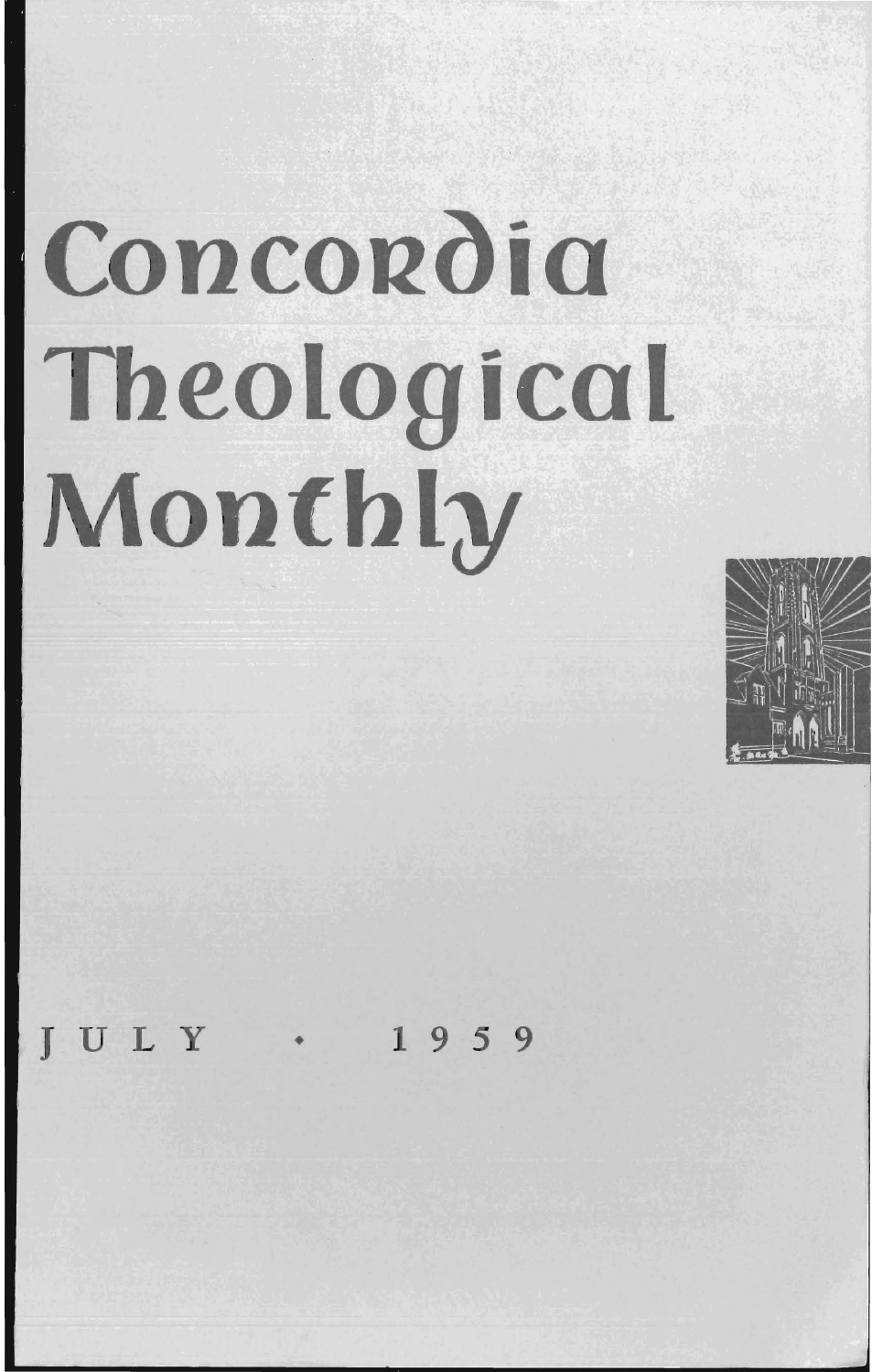# **Aids to Bible Study Bible** Dictionaries

## By FREDERICK W. DANKER

[EDITORIAL NOTE: This article constitutes Chapter IX of a contemplated book with the title *Aids to Bible Study* by Professor Danker. In previous issues we have offered our readers several other projected chapters. Designed particularly as a textbook for classroom use, it should be of interest and help to every Bible student, as the favorable response by our readers to the published articles indicates. Publication date is set for early fall of this year.]

I n his *De doctrina Christiana* St. Augustine wrote:

Certain scholars have rendered great service by providing the student of the Sacred Scriptures with interpretations of all Hebrew, Syrian, Egyptian, and other foreign expressions and names that are introduced without further explanation by the sacred writers. Eusebius through his historical investigations developing out of a concern for the divine books has also left us an indispensable tool. These men have done their work so that Christians need not search through many authors for information on some small point. But there is further need of someone with the proper qualifications to produce, in the interests of his fellow Christians, what would properly be called a labor of love. What I have in mind is a work which would carefully classify and accord individual treatment to the geographical locations, the flora and fauna, and the stones and unknown metals of Scripture (Bk. II, 39).

Eusebius, Bishop of Caesarea, had indeed written a book on geographical names in both the Old and New Testaments  $\Pi$   $\epsilon \rho$  to  $\tilde{\nu}$ Toπικῶν 'Ονομάτων τῶν ἐν τῇ Θεία Γραφῇ, amplified by Jerome under the title *Liber de situ et nominibus locorum Hebraicorum* (Migne *PL*, 23, cols. 903-976), but the world waited more than 1,000 years for the fulfillment of Augustine's dream. Johann Heinrich Alsted (1588-1638) merits the title of pioneer in this area of Biblical interpreters' aids.<sup>1</sup> After writing on almost every conceivable subject, including *Tabacologia: doctrina de natura, usu* et abusu tabaci, he must have been in fine fettle for his *Triumphus* Bibliorum Sacrorum seu Encyclopaedia Biblica (Frankfort, 1625).

In the succeeding century Augustin Calmet published the first dictionary of consequence, *Dictionnaire Historique et Critique*,

<sup>1</sup> On the history of Bible dictionaries see McClintock and Strong's *Cyclopedia,* II, 787ff.; *The Jewish Encyclopedia,* IV, 577ff.; and *Fuller Library Bulletin,*  Nos. 20–23 (Oct. 1953–Sept. 1954).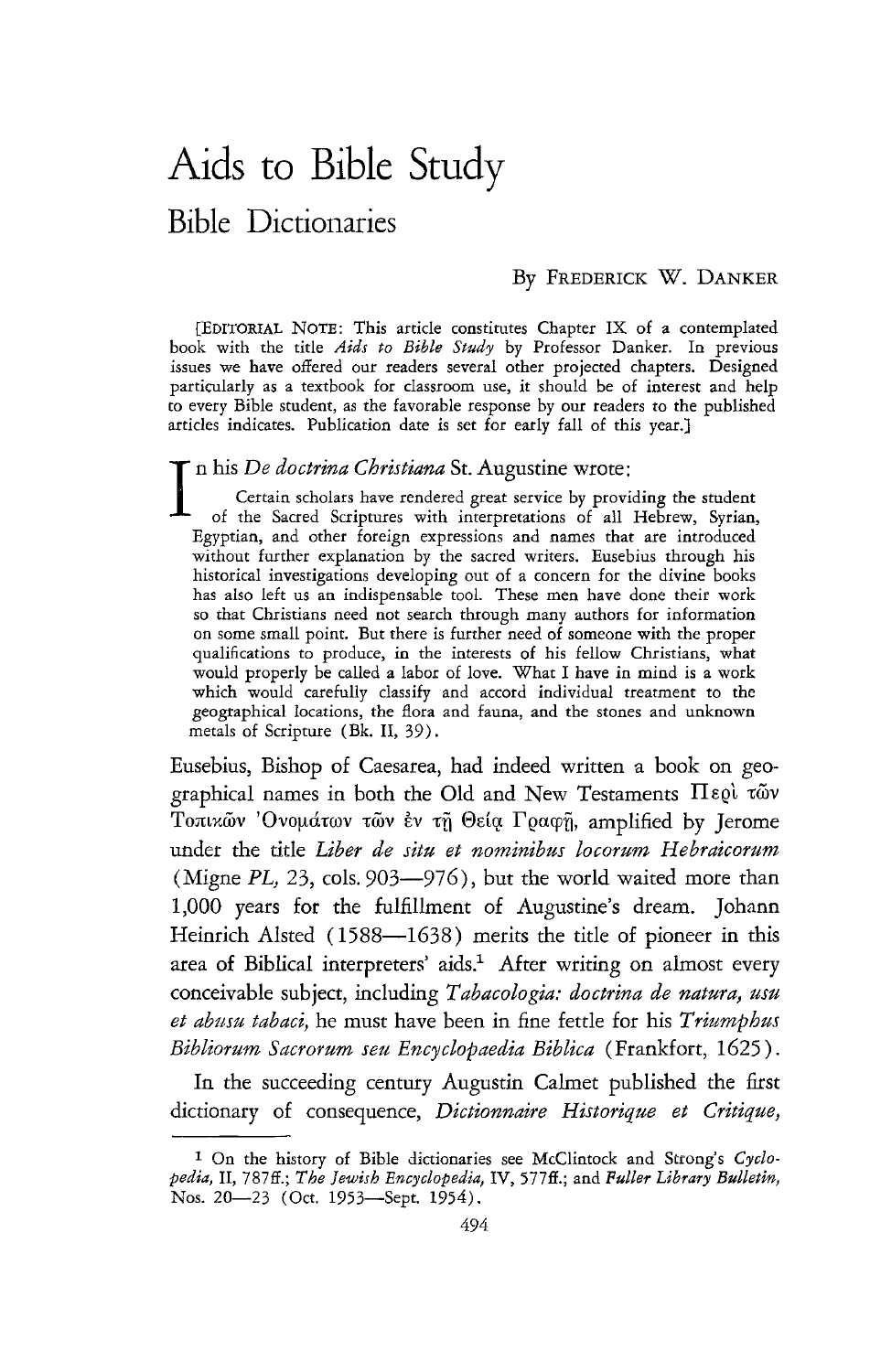*Chronologique, Geographique et Litteral de la Bible* (2 vols., Paris, 1722; Supplement, 1728; 4 vols., 1730). The work was translated by D'Oyley and Colson and published in England, 1732, under the title *An Historical, Critical, Geographical, Chronological, and Etymological Dictionary of the Holy Bible.* Numerous additions were made by Charles Taylor (London, 1795), and in 1832-35 Edward Robinson published a condensed and revised seventh edition. The influence of Calmet's work is evident in most of the Bible dictionaries of the last century. The work is not completely antiquated even today, for included at the end of this opus is a long classified bibliography of interpretive aids, the like of which would be difficult to find.

G. B. Winer's *Biblisches Realworterbuch* (2 vols., Leipzig, 1820, 1833, 1847) broke new ground and remained the standard work for two generations in Germany. In England John Kitto's *A Cyclopaedia of Biblical Literature* (Edinburgh, 1843-45; 2d ed., 2 vols. by Burgess, 1856; 3d ed. rewritten by Wm. Lindsay Alexander, Philadelphia, 1865), set fresh patterns with emphases on the religion, literature, and archaeology of the New Testament. Biographical sketches of prominent Bible students and discussion of rabbinical lore such as the Talmud were for the first time considered substantial ingredients of a Bible dictionary. Both Winer and Kitto served as the basis for a number of articles in *Cyclopedia of Biblical, Theological, and Ecclesiastical Literature* (New York, 1894), edited by J. McClintock and J. Strong.

William Smith's *Dictionary of the Bible* (3 vols., London, 1860-64) soon replaced Kitto in popularity. Based on the language of the Authorized Version, this dictionary was the first to contain a complete list of proper names in the Old and the New Testament and the Apocrypha. Its material on topography is superior to that on natural science. The dictionary was designed to be noncontroversial, and some of its subjects are represented by several articles, each treating the matter from a different point of view. A revised American edition by H. B. Hackett, assisted by Ezra Abbot, was published in New York, 1870 (4 vols.), under the title *Dr. Witliam Smith's Dictionary of the Bible; Comprising Its Antiquities, Biography, Geography, and Natural History.* The work has fathered a number of one-volume editions. William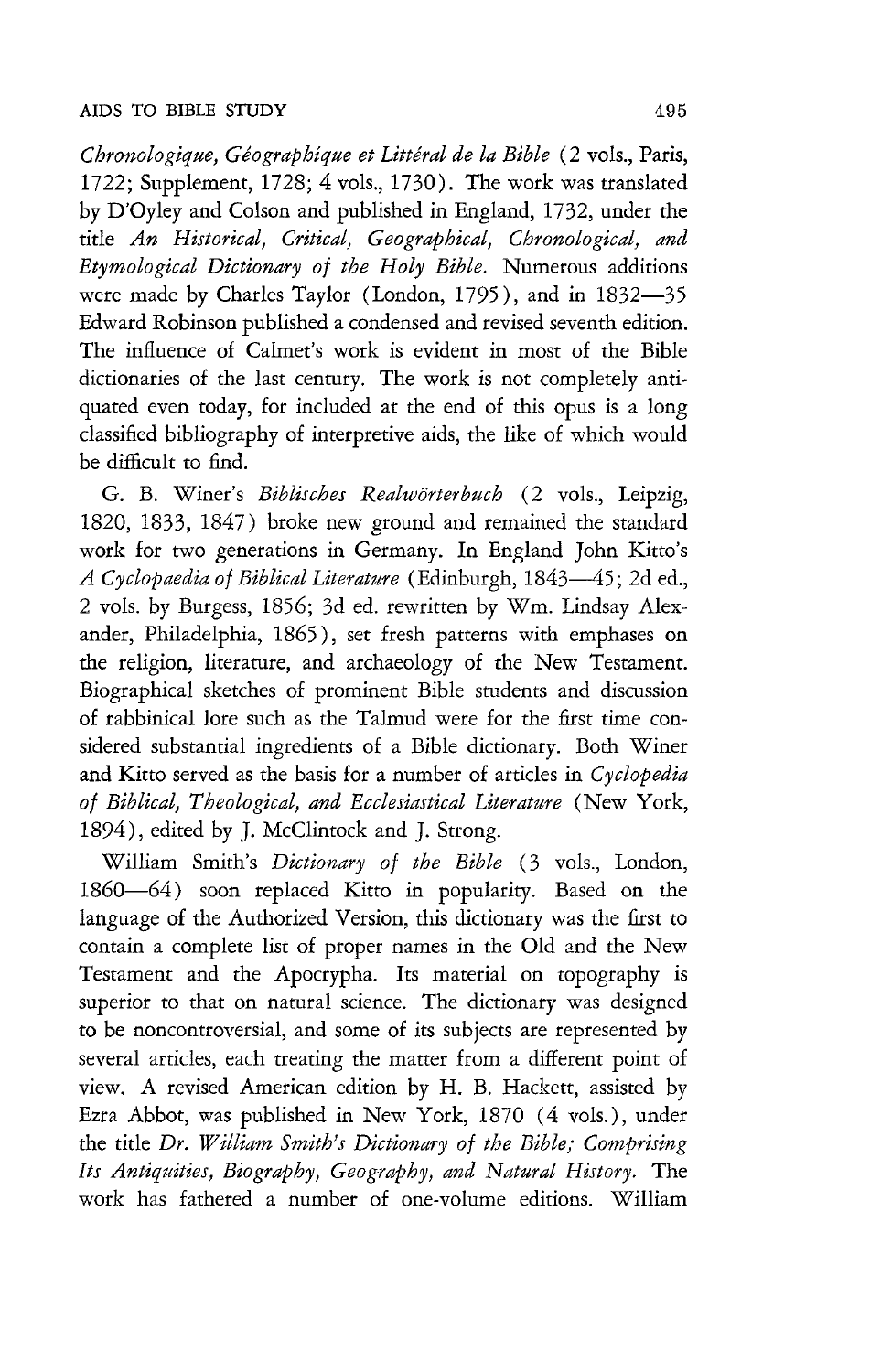Smith was eminently qualified for this type of work, and his discussions in the 9th edition of *The Encyclopaedia Britannica,* of which he was coeditor, reflect an immense erudition. His article on "Bible," however, cost him his chair in divinity.

Deserving of more than passing mention is T. K. Cheyne and J. S. Black's *Encyclopedia Biblica* (4 vols., New York and London, 1899—1903). The great number of leading Biblical scholars contributing to this work and the generally high degree of accuracy and completeness pervading it place EB high on the priority list, despite its unnecessary skepticism and undue emphasis on conjectural criticism.

A less technical production designed also for laymen was undertaken by James Hastings, with the assistance of John A. Selbie, A. B. Davidson, S. R. Driver, and H. B. Swete. The title, *A Dictio*nary of the Bible Dealing with Its Language, Literature, and Con*tents, Including the Biblical Theology* (4 vols., New York, 1901-04; extra vol., 1923), abbreviated HDB, indicates the broad scope of this work. Jewish scholars like W. Bacher made signal contributions to these volumes. A one-volume edition appeared in New York, 1909.

An attempt "to give an account of everything that relates to Christ - His Person, Life, Work, and Teaching" - is set forth as the aim of *A Dictionary of Christ and the Gospels,* HDCG, also edited by James Hastings, with the assistance of John A. Selbie and John C. Lambert (New York and Edinburgh, 1917). A parallel volume *Dictionary of the Apostolic Church* (2 vols., New York and Edinburgh, 1916), HDAC, edited by the same scholars, endeavors to do for the rest of the New Testament what the former did for the Gospels, but does not measure up to the same degree of excellence.

A moderate type of French Biblical scholarship is represented in F. Vigouroux's *Dictionnaire de La Bible* (5 vols., and suppls.; Paris, 1895 et seq.). This dictionary is compiled with great care and will reward the student with rich dividends.

Less detailed than such dictionaries as Hastings and Cheyne is *A Standard Bible Dictionary* (SBD), edited by Melanchthon W. Jacobus, Andrew C. Zenos, and Edward E. Nourse (New York and London, 1909; 2d ed., New York, 1926), which is marked by a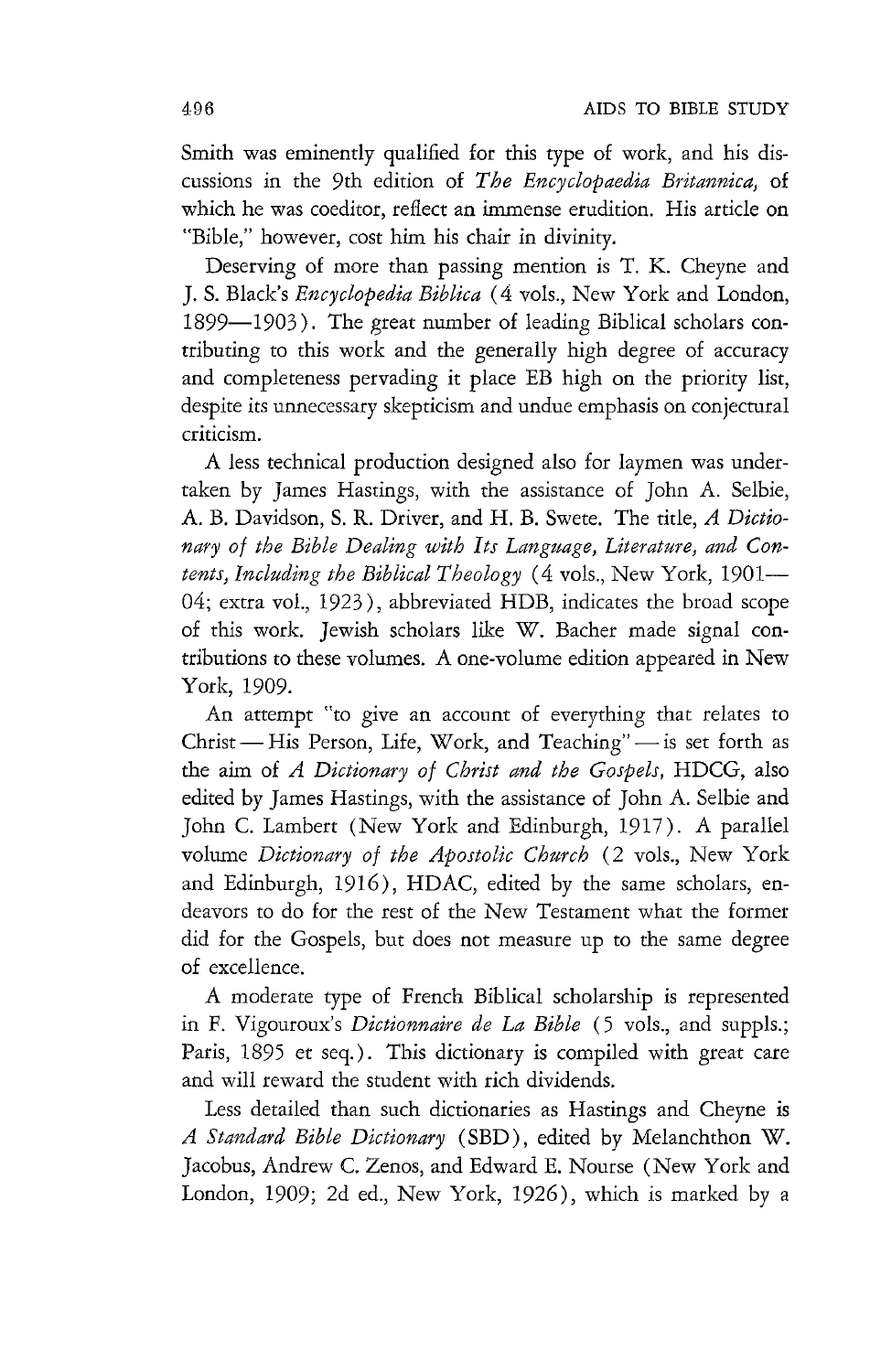generally honest and reverent approach. A third revised edition was published in New York in 1936 under the title, *A New Standard Bible Dictionary. The International Standard Bible Encyclopedia,* under the general editorship of James Orr (5 vols., Chicago, 1915), is drawn up along similar lines and attempts to reflect a "reasonable conservatism."

# ONE-VOLUME DICTIONARIES

A word should perhaps be said about one-volume Bible dictionaries. ]. D. Davis' *A Dictionary of the Bible* has long been a reliable handbook since its first edition in 1898. The book was revised and largely rewritten under the direction of Henry Gehman and published in Philadelphia, in 1944, under the title *The Westminster Dictionary of the Bible.* The editor claims to have made every effort to maintain within limits the Davis "tradition of sound and conservative scholarship." Of comparable value, and even more up to date, is *Harper's Bible Dictionary*, by Madeline S. Miller and J. Lane Miller (New York, c.1952), which gives expression to the dominant critical trends of its time. From the archaeological and historical point of view it is one of the finest handbooks of its type. At the opposite end of the critical spectrum is *Unger's Bible Dictionary,* by Merrill F. Unger (Chicago, 1957), which specializes in matters archaeological, historical-geographical, biographical, and doctrinal. *Bibel-Lexikon,* edited by Herbert Haag, with the assistance of A. van d. Born and others (Einsiedeln and Zurich, 1951-56), includes most of the material found in its English companions, plus a great deal of topical matter. For example, three columns with bibliography are devoted to the question whether Judas shared in the Last Supper, and five columns are spent on the synoptic problem.

#### ENCYCLOPEDIC WORKS

In addition to the works already mentioned, reference should be made to publications which reflect special historical or ecclesiastical interests. The first of these in point of time is *Realenzyklopädie für Protestantische Theologie tmd Kirche* (PRE), begun by J. J. Herzog and edited in a third edition by A. Hauck (24 vols., Leipzig, 1896-1913). A condensation and modification of this edition was published under the title *The New Schaff-Herzog Encyclopedia of*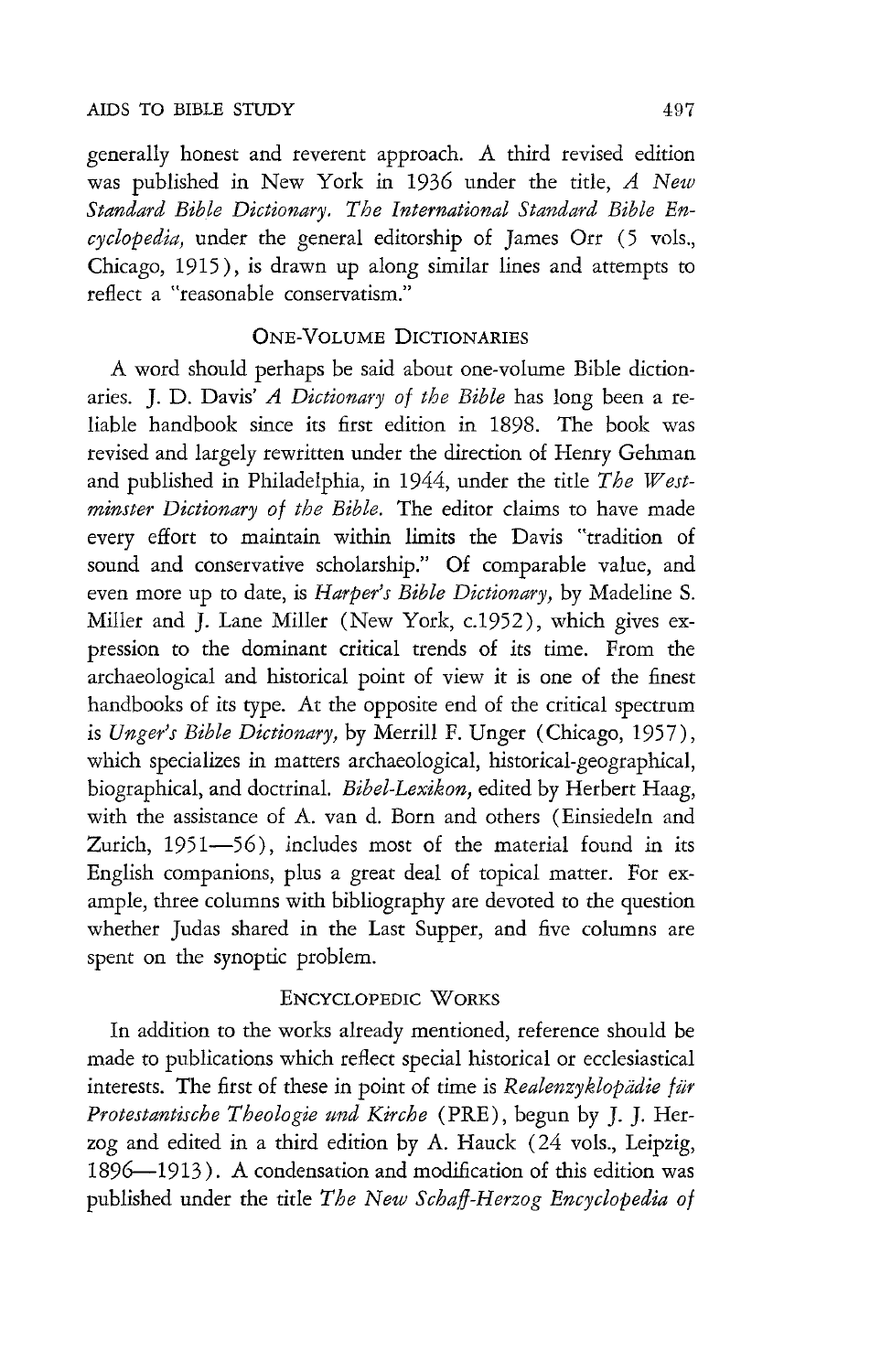*Religious Knowledge* (12 vols., New York, 1908-12; 13 vols. and suppls., reprint, Grand Rapids, 1949-50). The name "Schaff" reflects the fact that the English edition is in fact a reworking of a translation undertaken by Philip Schaff. *Evangelisches Kirchenlexikon: Kirchlich-theologisches Handworterbuch* (Gottingen, 1956-59) follows a similar pattern but on a less comprehensive scale; biographical material especially is curtailed.

Only the highest praise can be accorded Roman Catholic productions in this same area. *The Catholic Encyclopedia* (CE, 16 vols. and suppls.; New York, 1907 et seq.) has rendered long and valuable service but is eclipsed by two foreign publications. The older of these, *Dictionnaire de T heolo gie Catholique,* was published in 15 volumes in Paris, between the years 1909 and 1950. Its Italian counterpart *Enciclopedia Cattolica* (EC) is briefer - only 12 volumes - but was produced over a shorter period of time (1948--54) and is therefore more up to date in almost every entry. The bibliographies accompanying even the briefest articles help make the work an indispensable tool. The indexes in Vol. 12, cols. 2043 -2058 indicate the amount of Biblical material available in this encyclopedia. More modest in scope is *Lexicon für Theologie und Kirche* (2d ed., rev. Josef Hofer and Karl Rahner; Freiburg, 1957- ). M. Buchberger edited the previous 10-volume edition of the latter work (1930-38).

Not to be overlooked are two superior Jewish encyclopedias. The first of these is the elaborate and scholarly *T he Jewish Encyclopedia*  (JE, 12 vols.; New York and London, 1907), edited by Isidore Singer. *The Universal Jewish Encyclopedia* (UJE), edited by Isaac Landman (10 vols. and index; New York, c. 1939- ) is not inferior in its scholarship, but is drawn up in a more popular vein in the interests of Jewish public relations and devotes a major part of the work to modern Jewish life and biography.

As a rule of thumb one may say that a great percentage of what one can expect to find in the general Bible dictionary is not covered in these encyclopedias. Thus, for example, HDB has an article on "Stomach," but CE has only a reference to the invention of the stomach pump in its article on "Medicine." This circumstance is indicative of the characteristic differences between Bible dictionaries and religious encyclopedias. The former concentrate on Biblical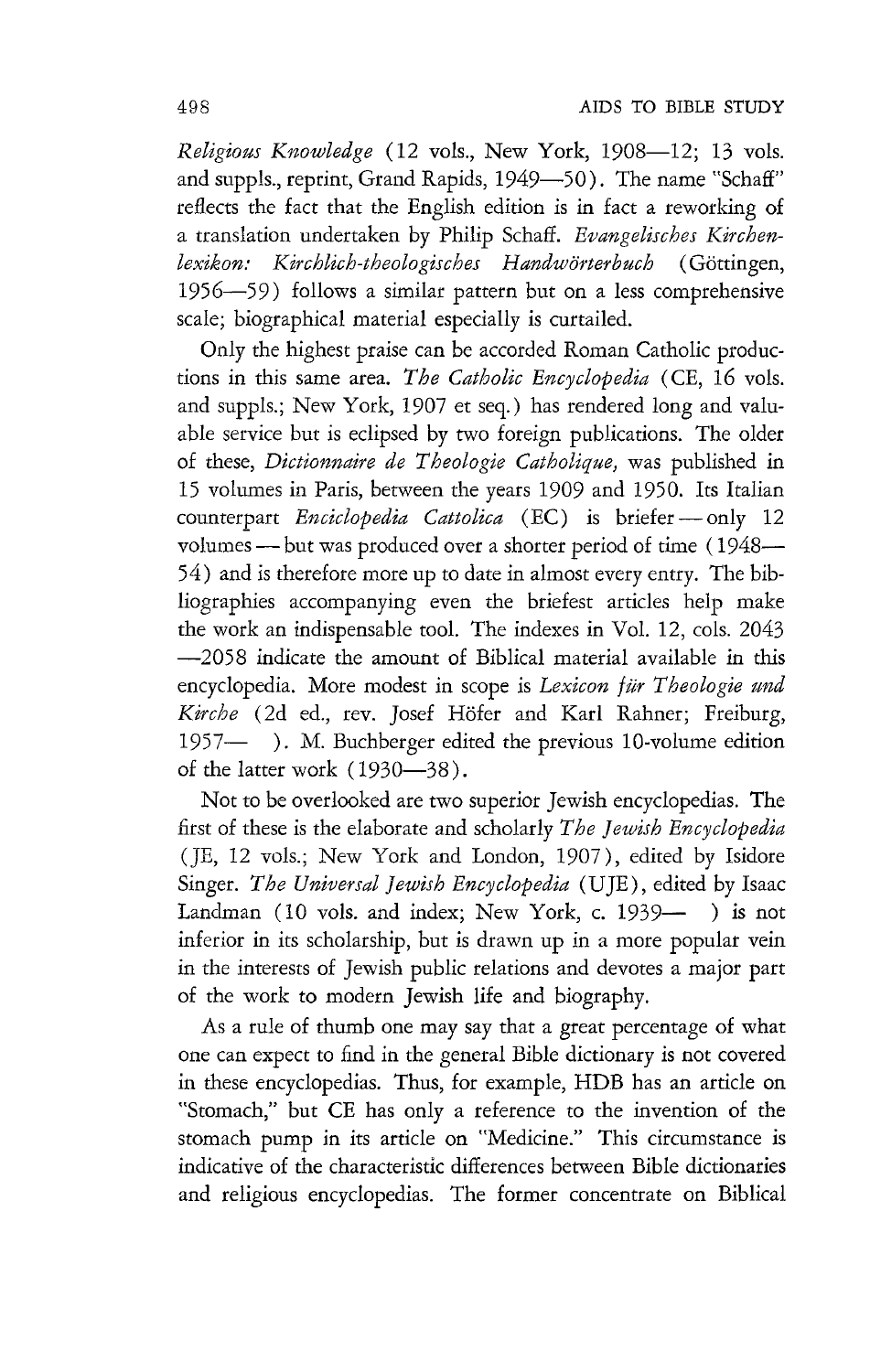terms and expressions, the latter on those phenomena characteristic of each of the sponsoring groups. Thus Schaff-Herzog spotlights scholars and other historically significant personages who have made distinct contributions inside Protestantism. The Roman Catholic and Jewish encyclopedias do the same for their distinguished men and women. On the other hand, a certain ecumenicity prevails, and instructive varying viewpoints may sometimes be obtained by checking in all three groups.

A work that combines the principal features of these encyclopedias with the detail one can expect to find in a Bible dictionary is the *Cyclopedia of Biblical, Theological, and Ecclesiastical Literature*  (New York, 1895), edited by J. McClintock and J. Strong. This marvelous work not only lacks the parochialism of the previous encyclopedias, but covers, in addition to classical mythology, such a remote area as Japanese mythology. Classical antiquities are generously treated. Where else, except in some learned German tome, could one expect to find an article, not to speak of a drawing, on the "Sistrum"? Even in matters where CE would, it might be assumed, have a monopoly McClintock and Strong should not be overlooked. "Stabat Mater," to take but one example, is treated by the latter in much greater detail.

Four other works of an encyclopedic nature should be mentioned. Reallexicon für Antike und Christentum: Sachwörterbuch zur Aus*einandersetzung des Christentums mit der Antiken Welt* (RAC), edited by Theodor Klauser (Stuttgart, 1950-), aims to demonstrate the continuity and relation between pre-Christian and the early Christian periods. Thus the article "Diakon" discusses the history of the term deacon and devotes three columns to the interpretation of Acts 6: Iff. The person of Abraham is first treated from the standpoint of the Old Testament, then of later Judaism, paganism, the New Testament, patristic literature, Christian liturgy, Christian exorcism, and finally from the standpoint of Christian art. The relevant literature is then cited. Fourteen columns are devoted to "Adoption," by L. Wenger and A. Oepke, including a discussion of υίοθεσία. Oriental, Greek-Roman, and Christian practices are first discussed, and then the metaphorical usage is traced. A greater emphasis on Christian cult is to be noted in *Dictionnaire*  D' *Archeologie Chretienne et De Liturgie,* edited by Fernand Cabrol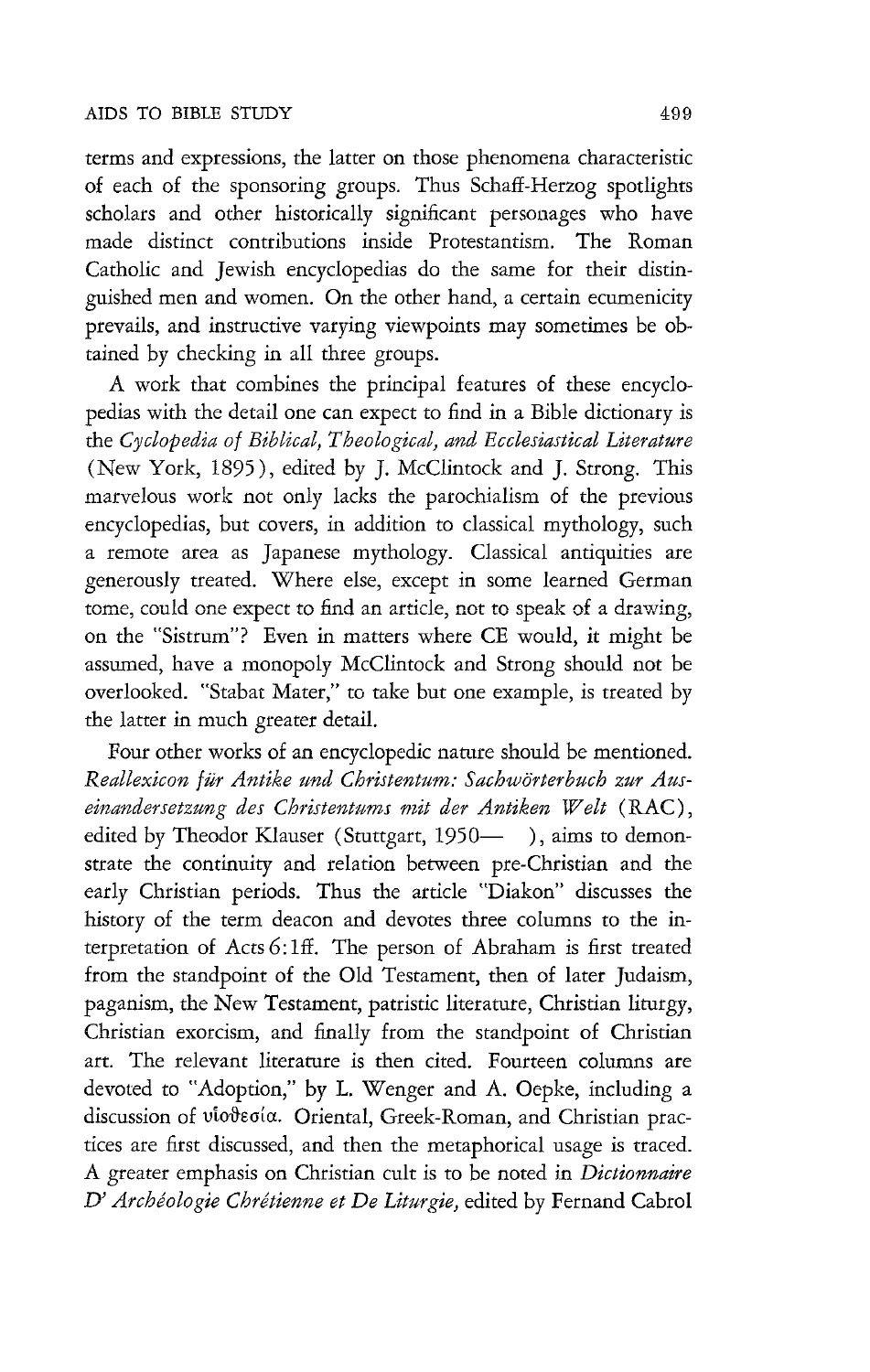and Henri Leclercq (15 volumes; Paris, 1924-53). Here the article on Abraham concerns itself with the appearance of Abraham in the intertestamental literature and in liturgy. An article on concordances appears, but the discussion centers in an early fragment consisting of passages taken from the Psalms, which seems to reflect a rudimentary concordance effort. A bibliography directs the reader to later concordance developments.

A strong comparative theological interest is evident in *Die Religion in Geschichte und Gegenwart: Handworterbuch fur Theologie ftnd Religionswissenschaft* (RGG, 5 vols. and index, 2d ed., rev.; Tübingen, 1927-32). A third edition is in process under the direction of Kurt Galling. *Encyclopedia of Religion and Ethics* (ERE), edited again by that master cataloguer James Hastings, assisted by John A. Selbie and others (13 volumes, New York, 1928), concerns itself with almost every conceivable topic germane to the religions of the world, and should be consulted on theologically significant Biblical terminology. "Baptism," for example, is treated in its Hindu, Jewish, Moslem, and Polynesian contexts, to mention but a few.

## **WORDBOOKS**

Related to the more encyclopedic Biblical works are the more specialized treatments of select word areas, designed for the reader who is not familiar with the original Biblical languages. Alan Richardson's *A Theological Wordbook of the Bible* (New York, c. 1950) falls into this category, along with Jean Jacques Allmen's *Vocabulaire Biblique.* The first edition of this work appeared in Paris, 1954. A translation of the second French edition was made by P. J. Allcock and others, under the title *A Companion to the*  Bible (New York, 1958). A kind of miniature Kittel,<sup>2</sup> featuring theologically significant terms found in Luther's translation and modern German versions, was published in Göttingen, 1954, under the title Biblisch-Theologisches Handwörterbuch zur Luther*bibel ttnd zu neueren Obersetzungen.* A second revised edition appeared in 1959. Judicious use of the index prefacing this valuable work will aid greatly **in** opening its treasures.

<sup>2</sup> I discuss *Theologisches Worterbuch zum Neuen Testament,* ed. Gerhard Kittel and Gerhard Friedrich (Stuttgart, 1933 et seq.) in Ch. VII of my *Aids to Bible Study.*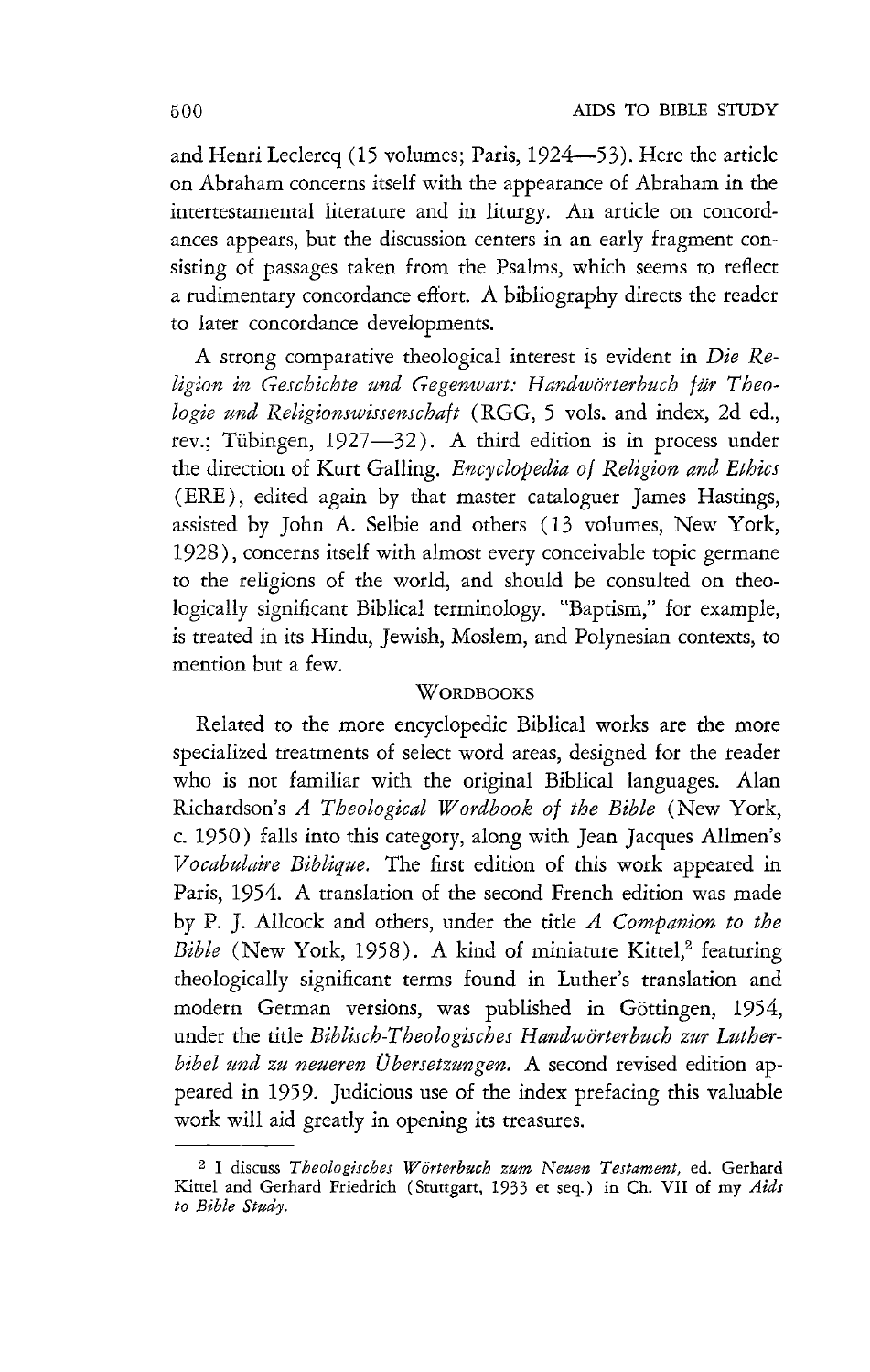#### PAULy-WISSOWA

A richly loded mine often overlooked is *Paulys Realencyclopiidie der Classischen Altertumswissenscha/t* (ed. G. Wissowa, Stuttgart, 1893- ). Vol. II A, 2 (2d series) includes, for example, a twopage discussion on "L. Sergius Paullus" (cols. 1715-18) and discusses the question whether Paul took this minor official's name. Vol. XX, 2 carries the curious information that the Ethiopian Church enrolled Pontius Pilate among the saints (June 25) and that Coptic tradition asserts he died for the Savior. In Vol. XXIII, 1 Arthur Weiser has a long and detailed discussion on the Psalms  $(cols. 1161—1220)$ .

# THE USE OF BIBLE DICTIONARIES

The extraordinary range of material in all these tomes, both large and small, is utterly astonishing. The quality likewise is often exceptional, since the writers of such articles are usually chosen because of their competence in the particular area assigned to them. Limits of space, furthermore, discourage that prolixity which sometimes is a bane to intellectual digestion.

The use one may make of these volumes will vary from time to time. Perhaps one of their chief values, in addition to the capsuling of information, is the select bibliographies the larger works offer on most subjects. These must, of course, be brought up to date, but not all the standard works of yesteryear are antiquated, and the supplementary volumes will help keep one abreast. Time is of the essence, and it is wise, if the work contains one, to go directly to the index volume. If the dictionary includes an index of Greek terms, additional resources are opened. Thus one can readlly find Benjamin Warfield's article on "Little Ones" in HDCG (Vol. 2), which casts fresh light on such passages as Matt. 18:6; Mark 9:42; and Luke 17:2. Most commentaries carry only a few lines of explanation. Warfield expends almost six columns on the expression in an effort to demonstrate that the phrase has reference to the humble disciples of Jesus.

It is wise to keep in mind the varying accents of the different dictionaries and encyclopedias. Thus, if the subject is "Baptism," it might be well to get the general picture out of one of Hastings' works, but for specific Jewish considerations JE should be consulted.